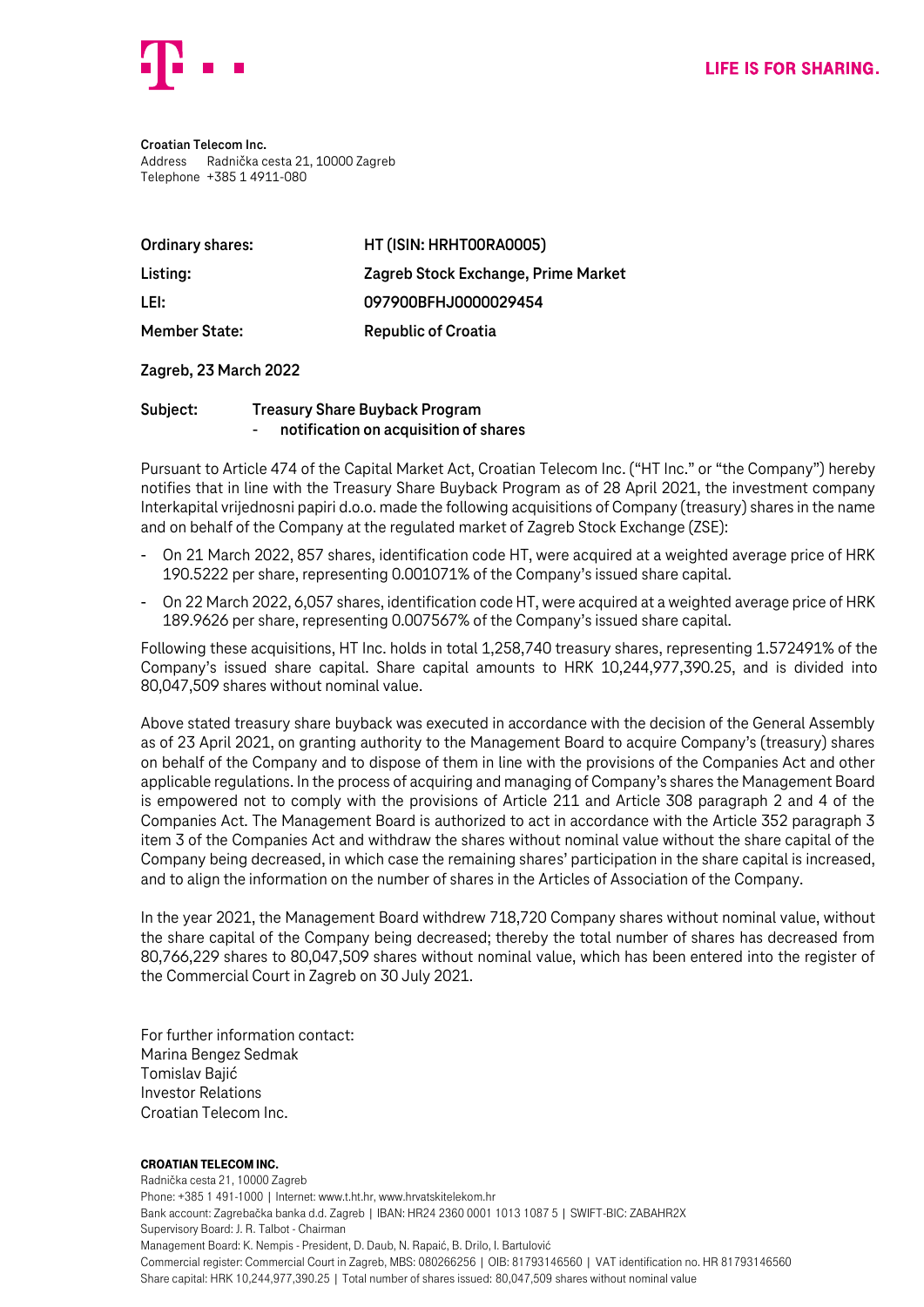**INTERKAPITAL vrijednosni papiri d.o.o.**

**Template for notification on acquisition of shares identification code HT, in the name and on behalf of Hrvatski Telekom d.d.**

| 1              | Details of the legal entity filing out the template                                                                                                                                                                 |                                                     |           |  |  |
|----------------|---------------------------------------------------------------------------------------------------------------------------------------------------------------------------------------------------------------------|-----------------------------------------------------|-----------|--|--|
|                | INTERKAPITAL vrijednosni papiri d.o.o. za poslovanje vrijednosnim papirima                                                                                                                                          |                                                     |           |  |  |
|                | Registered seat: Zagreb, Masarykova 1                                                                                                                                                                               |                                                     |           |  |  |
|                | OIB: 68481874507                                                                                                                                                                                                    |                                                     |           |  |  |
|                | MBS: 080420080                                                                                                                                                                                                      |                                                     |           |  |  |
|                | Competent Court: Commercial Court in Zagreb                                                                                                                                                                         |                                                     |           |  |  |
| $\overline{2}$ | <b>Reason for the notification</b>                                                                                                                                                                                  |                                                     |           |  |  |
| a)             | Acquisition of shares identification code HT, in the name and on behalf of Hrvatski Telekom d.d., pursuant to<br>Contract on Brokerage Services, for the purpose of execution of the Treasury Share Buyback Program |                                                     |           |  |  |
|                | b) Initial notification                                                                                                                                                                                             | <b>INITIAL NOTIFICATION</b>                         |           |  |  |
|                | /Amendment                                                                                                                                                                                                          |                                                     |           |  |  |
| 3              | Details of the issuer                                                                                                                                                                                               |                                                     |           |  |  |
| a)<br>b)       | Name<br>LEI                                                                                                                                                                                                         | Hrvatski Telekom d.d.<br>097900BFHJ0000029454       |           |  |  |
| <b>Z</b>       |                                                                                                                                                                                                                     |                                                     |           |  |  |
|                | Details of the transaction(s): section to be repeated for each date and each place where transactions have<br>been conducted                                                                                        |                                                     |           |  |  |
|                | a) Description of the financial Shares                                                                                                                                                                              |                                                     |           |  |  |
|                | instrument, type of                                                                                                                                                                                                 |                                                     |           |  |  |
|                | instrument                                                                                                                                                                                                          | Ordinary shares of the issuer Hrvatski Telekom d.d. |           |  |  |
|                | Identification code                                                                                                                                                                                                 | Identification code: HT                             |           |  |  |
|                |                                                                                                                                                                                                                     |                                                     |           |  |  |
|                |                                                                                                                                                                                                                     | ISIN: HRHTOORAOOO5                                  |           |  |  |
|                | b) Nature of the transaction                                                                                                                                                                                        | Acquisition of shares                               |           |  |  |
|                | c) $Price(s)$ and volume $(s)$                                                                                                                                                                                      | Price(s)                                            | Volume(s) |  |  |
|                |                                                                                                                                                                                                                     | 190,00                                              | 26        |  |  |
|                |                                                                                                                                                                                                                     | 190,00                                              | 39        |  |  |
|                |                                                                                                                                                                                                                     | 190,50                                              | 689       |  |  |
|                |                                                                                                                                                                                                                     | 191,00                                              | 53        |  |  |
|                |                                                                                                                                                                                                                     | 191,00                                              | 50        |  |  |
|                | d) Aggregated information                                                                                                                                                                                           |                                                     |           |  |  |
|                |                                                                                                                                                                                                                     | Aggregated volume: 857<br>Aggregated volume         |           |  |  |
|                | Price                                                                                                                                                                                                               | Price: 190,5222                                     |           |  |  |
| le.            | Date of the transaction                                                                                                                                                                                             | 2022-03-21                                          |           |  |  |
|                | Place of the transaction                                                                                                                                                                                            | Regulated market of Zagreb Stock Exchange (ZSE)     |           |  |  |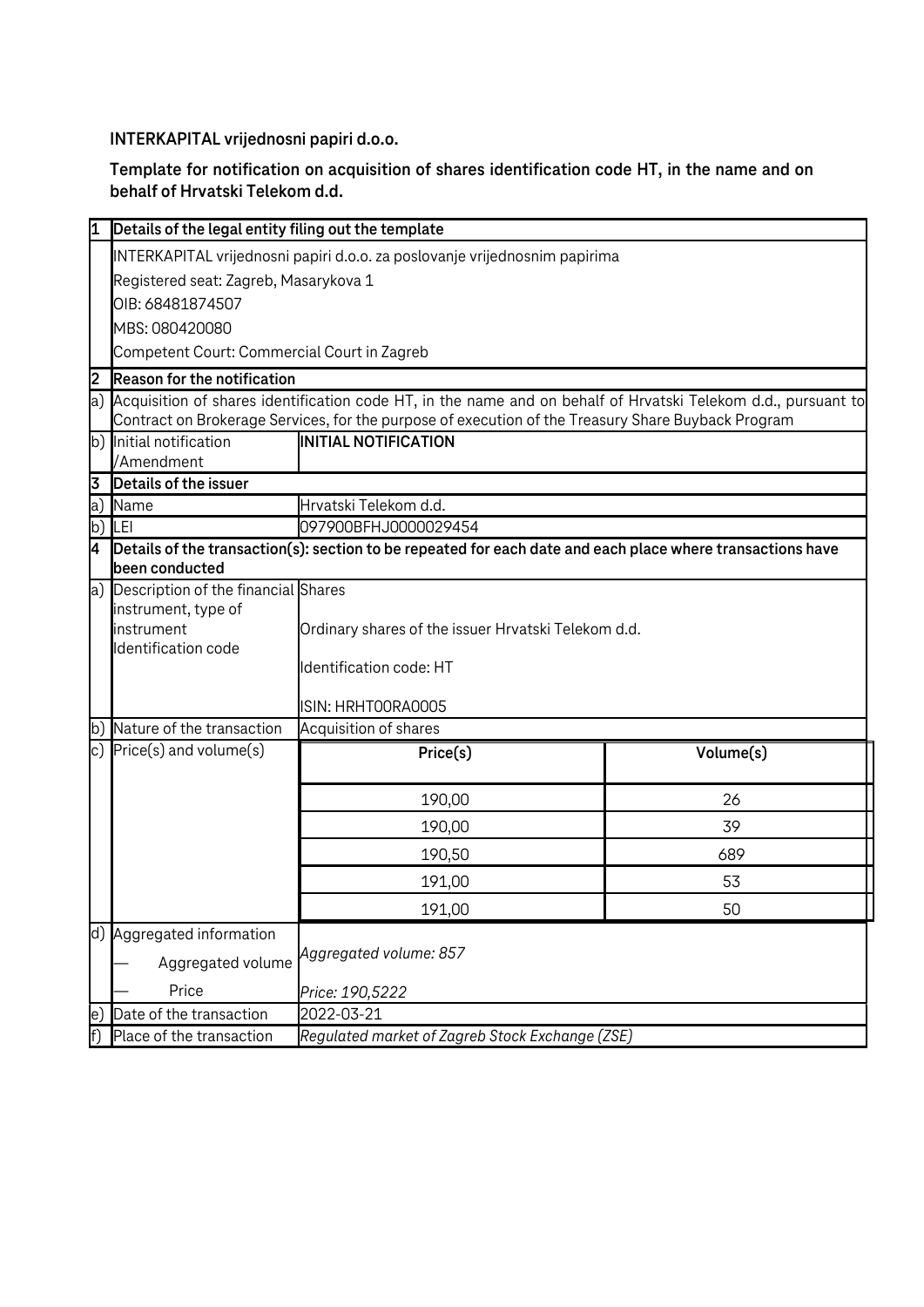**INTERKAPITAL vrijednosni papiri d.o.o.**

**Template for notification on acquisition of shares identification code HT, in the name and on behalf of Hrvatski Telekom d.d.**

| 11      | Details of the legal entity filing out the template                                                                          |                                                                                                                                                     |           |  |  |
|---------|------------------------------------------------------------------------------------------------------------------------------|-----------------------------------------------------------------------------------------------------------------------------------------------------|-----------|--|--|
|         |                                                                                                                              |                                                                                                                                                     |           |  |  |
|         | INTERKAPITAL vrijednosni papiri d.o.o. za poslovanje vrijednosnim papirima                                                   |                                                                                                                                                     |           |  |  |
|         | Registered seat: Zagreb, Masarykova 1<br>OIB: 68481874507                                                                    |                                                                                                                                                     |           |  |  |
|         |                                                                                                                              |                                                                                                                                                     |           |  |  |
|         | MBS: 080420080<br>Competent Court: Commercial Court in Zagreb                                                                |                                                                                                                                                     |           |  |  |
|         |                                                                                                                              |                                                                                                                                                     |           |  |  |
| 2<br>a) |                                                                                                                              | <b>Reason for the notification</b><br>Acquisition of shares identification code HT, in the name and on behalf of Hrvatski Telekom d.d., pursuant to |           |  |  |
|         |                                                                                                                              | Contract on Brokerage Services, for the purpose of execution of the Treasury Share Buyback Program                                                  |           |  |  |
|         | b) Initial notification                                                                                                      | <b>INITIAL NOTIFICATION</b>                                                                                                                         |           |  |  |
|         | /Amendment                                                                                                                   |                                                                                                                                                     |           |  |  |
| 3       | Details of the issuer                                                                                                        |                                                                                                                                                     |           |  |  |
| a)      | Name                                                                                                                         | Hrvatski Telekom d.d.                                                                                                                               |           |  |  |
| b)      | LEI                                                                                                                          | 097900BFHJ0000029454                                                                                                                                |           |  |  |
| 4       | Details of the transaction(s): section to be repeated for each date and each place where transactions have<br>been conducted |                                                                                                                                                     |           |  |  |
| a)      | Description of the financial Shares                                                                                          |                                                                                                                                                     |           |  |  |
|         | instrument, type of<br>instrument                                                                                            | Ordinary shares of the issuer Hrvatski Telekom d.d.                                                                                                 |           |  |  |
|         | Identification code                                                                                                          |                                                                                                                                                     |           |  |  |
|         |                                                                                                                              | Identification code: HT                                                                                                                             |           |  |  |
|         |                                                                                                                              | ISIN: HRHTOORAOOO5                                                                                                                                  |           |  |  |
| b)      | Nature of the transaction                                                                                                    | Acquisition of shares                                                                                                                               |           |  |  |
|         | c) $Price(s)$ and volume $(s)$                                                                                               | Price(s)                                                                                                                                            | Volume(s) |  |  |
|         |                                                                                                                              |                                                                                                                                                     |           |  |  |
|         |                                                                                                                              | 189,50                                                                                                                                              | 185       |  |  |
|         |                                                                                                                              | 190,00                                                                                                                                              | 950       |  |  |
|         |                                                                                                                              | 190,00                                                                                                                                              | 120       |  |  |
|         |                                                                                                                              | 190,00                                                                                                                                              | 83        |  |  |
|         |                                                                                                                              | 189,50                                                                                                                                              | 69        |  |  |
|         |                                                                                                                              |                                                                                                                                                     | 33        |  |  |
|         |                                                                                                                              | 189,50                                                                                                                                              |           |  |  |
|         |                                                                                                                              | 189,50                                                                                                                                              | 126       |  |  |
|         |                                                                                                                              | 190,00                                                                                                                                              | 408       |  |  |
|         |                                                                                                                              | 190,00                                                                                                                                              | 2592      |  |  |
|         |                                                                                                                              | 190,00                                                                                                                                              | 104       |  |  |
|         |                                                                                                                              | 189,50                                                                                                                                              | 40        |  |  |
|         |                                                                                                                              | 190,00                                                                                                                                              | 253       |  |  |
|         |                                                                                                                              | 190,00                                                                                                                                              | 69        |  |  |
|         |                                                                                                                              | 190,00                                                                                                                                              | 300       |  |  |